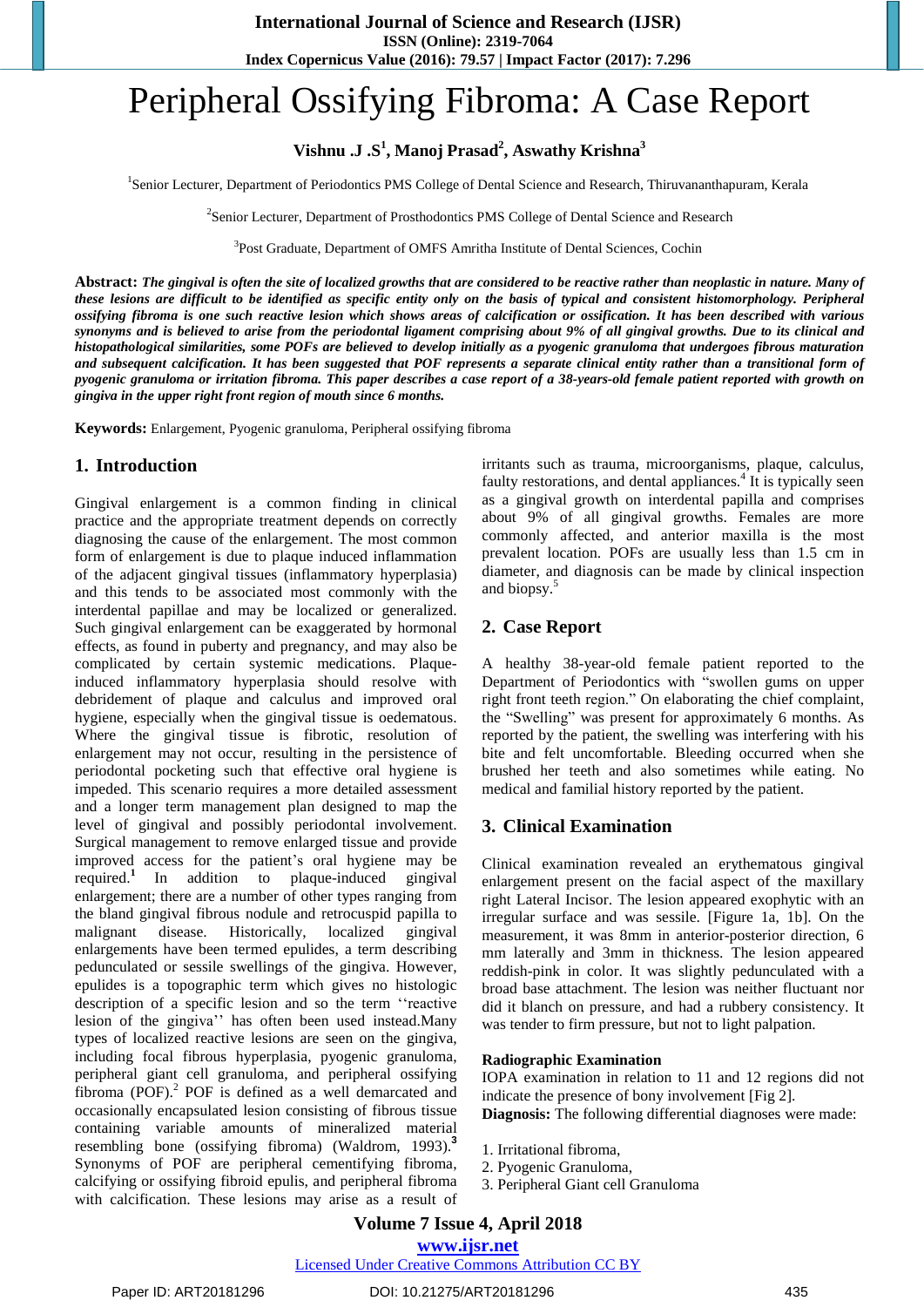#### **Treatment Done**

After routine blood examination and oral prophylaxis, excisional biopsy of the enlarged tissue was done using scalpel under [2% Lignocaine with 1:80000 adrenaline]Local anesthesia under antibiotic coverage and thorough curettage of the adjacent periodontal ligament and periosteum was carried out by raising localized flap [Fig 3, Fig 4, Fig 5].After controlling the bleeding, the area was sutured and covered with periodontal dressing [Fig 6, Fig 7]. Excised tissue was sent immediately for histopathological examination [Fig 8]

#### **Histopathologic Examination**

The histopathological examination of the lesion using Haemotoxylin and eosin (HE) staining method at 4X magnification revealed a moderately to densely collagenous connective tissue stroma showing areas of osteoid like calcifications seen near to the overlying proliferative epithelium [Fig 9]**.** At 10x magnification, revealed osteoid like areas with developing osteocytes in the densely collagenous stroma. Vascularity was high with numerous blood vessels and RBCs [Fig 10]. Depending upon clinical and histopathological examination diagnosis of peripheral ossifying fibroma was confirmed.

**Follow up:** The patient presented for a follow-up examination on 1<sup>st</sup> and 5<sup>th</sup> month postoperatively. Composite restoration done in the affected carious tooth. The surgical site appeared to be healing well [Fig 11 a &b ]. There was no evidence of recurrence of the lesion, and the patient was asymptomatic.

# **4. Discussion**

In oral cavity periodontium can show different types of focal overgrowths. These lesions arise due to overgrowth and proliferation of different components of connective tissue in periodontium, i.e. the fibers, bone, cementum, blood vessel or any particular type of cell. The lexicon of focal proliferative lesions commonly occurring on gingival tissue includes fibroma, giant cell fibroma, pyogenic granuloma, peripheral giant cell granuloma, POF and POdF. Most of these lesions are reactive chronic inflammatory hyperplasias, with minor trauma or chronic irritation being the etiologic factors. The nomenclature of these lesions is done in such a way so as to highlight the difference in nature of growth, location of growth, origin and the dominant proliferating histological component/cells in the lesion. The lesions which are present intraosseously are termed as "central lesions", whereas their extraosseous counterparts or the lesions which appear on outer soft tissue (e.g. gingiva) are termed "peripheral lesions". Also, a lesion may arise due to inflammation because of a stimulus and is called as a "reactive lesion" or it can be truly "neoplastic" where it is classified as a benign or a malignant neoplasm. **6** .

A POF is considered to be reactive lesion despite the nomenclature that implies a neoplasm. Different terminologies have been used in the literature to describe it, like fibrous epulis, calcifying fibroblastic granuloma or peripheral fibroma with calcification. Menzel first described the lesion ossifying fibroma in 1872, but its terminology was

given by Montgomery in 1927. 7 Peripheral ossifying fibroma occurs mostly in craniofacial bones and categorized into two types central and peripheral. The central type of ossifying fibroma arises from the endosteum or the periodontal ligament (PDL) adjacent to the root apex and expands from the medullary cavity of the bone, and the peripheral type occurs on the soft tissues overlying the alveolar process.<sup>8</sup>

The etiopathogenesis of peripheral ossifying fibroma is uncertain. Multiple factors have been suggested as etiological factors. It was believed that lesion arise from periodontal membrane due to exclusive occurrence of peripheral ossifying fibroma in the interdental papilla in proximity to periodontal ligament and the presence of oxytalan fibres within the mineralized matrix of some lesions. Another factor is chronic irritation from local irritants such as; dental plaque, calculus, microorganisms, masticatory forces, ill-fitting dentures and poor quality restorations leads to excessive proliferation of mature fibrous connective tissue and resultant initiation of formation of bone or dystrophic calcification. It has been suggested that the lesion may be caused by fibrosis of the granulation tissue. In addition, hormonal influences are considered as an etiological factor due to higher prevalence in females and a peak occurrence in the second decade of life of this lesion. Rare manifestation of multicentric lesion point towards a possible role of genetics in the pathogenesis of this disease.<sup>9</sup> **10** .According to Marcos A. Jose *et al*., 2010 the proliferating cells of connective tissue in POF are of myo-fibroblastic nature (i.e., cells sharing morphological characteristics with fibroblasts and muscle cells). An immuno-histochemical study made to determine the nature of these proliferating spindle shaped cells showed the cells to be positive to vimentin and actin suggesting the myo fibroblastic nature.<sup>9</sup>

It accounts for 3.1% of all oral tumors and 9.6% of gingival lesion. It may occur at any range, but exhibits a peak incidence between the second and third decades. Both genders are affected but show female predilection. With respect to race, there is a predominance in Whites (71%) compared to Blacks (36%). Clinically appear as red to pink, solitary nodular mass usually arising from interdental papilla that is either pedunculated or sessile. The surface is frequently ulcerated. Lesion is found more frequently in maxillary (60%) and incisor cuspid region (50%).It is usually less than 1.5cm in diameter but, lesion up to 9cm diameter has been reported. <sup>8</sup>

Radiographic lesion shows radiopacity. Initial lesions do not show any detectable amount of mineralization but mature lesion show flecks and patches of radiopacity in the centre of lesion. Underlying bone involvement is rarely evident on a periapical radiograph. **11** .

Histopathologically, the lesion shows stratified squamous epithelium covering an exceedingly cellular mass of connective tissue made up of plump fibroblasts, fibrocytes, fibrillar stroma and areas of mineralization with multinucleated giant cells near them in some cases. The mineralization may consist of bone, cementum-like material or dystrophic calcifications. The dystrophic calcifications are usually seen in early, ulcerated lesions, whereas the older,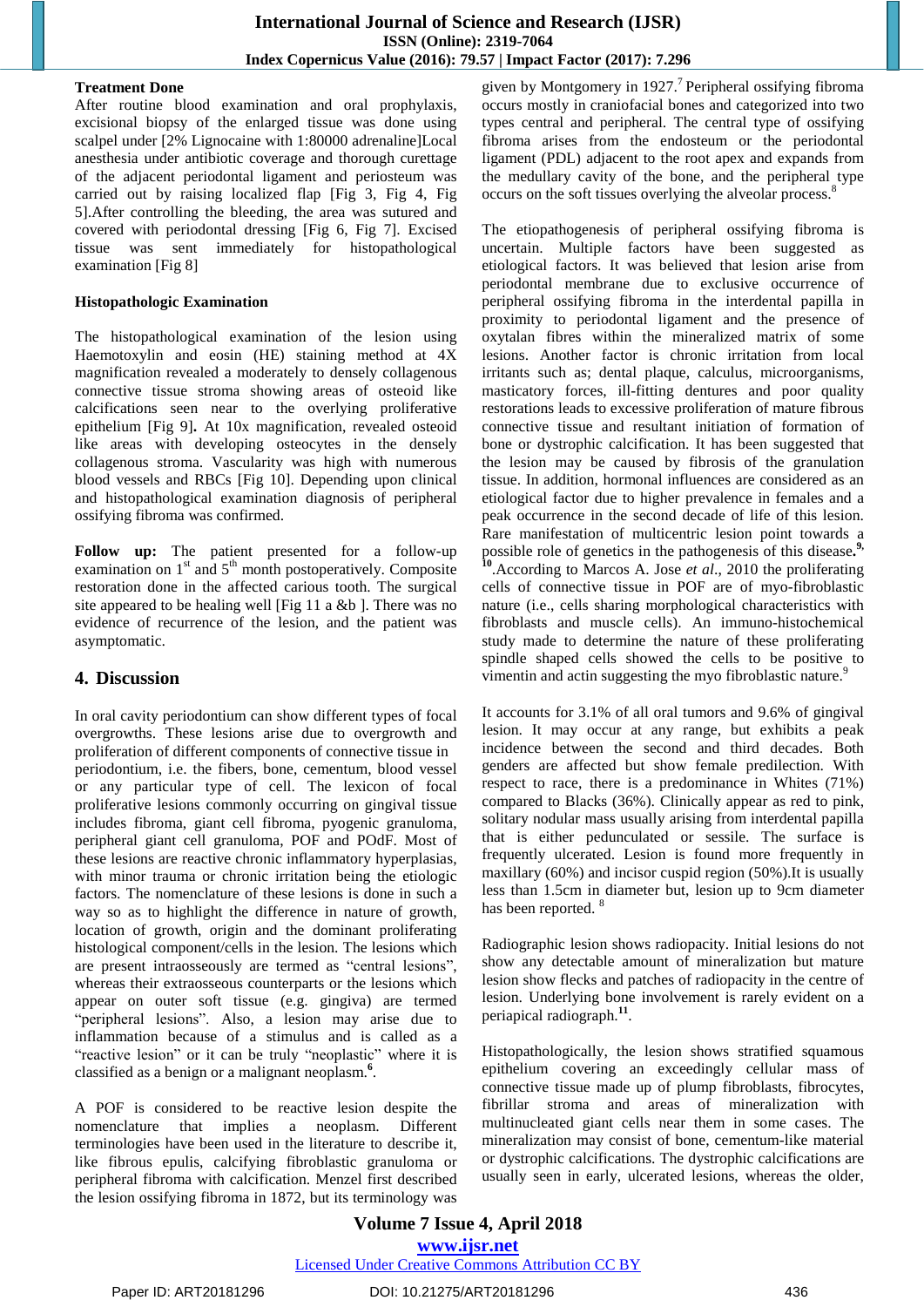mature, non-ulcerated lesions show well-formed bone and cementum-like material. **12** .

Histologically, a typical ulcerated POF can exhibit three zones:

**Zone I**: the superficial ulcerated zone covered with fibrinous exudates and enmeshed with polymorpho-nuclear neutrophils and debris.

**Zone II**: The zone below the surface epithelium composed almost exclusively of proliferating fibroblasts with diffuse infiltration of chronic inflammatory cells mostly lymphocytes and plasma cells.

**Zone III**: More collagenized connective tissue with less vascularity and high cellularity; osteogenesis consisting of osteoid and bone formation is a prominent feature, which can even reach the ulcerated surface in some cases.

The non-ulcerated POF lesions are similar to an ulcerated type except for the presence of surface epithelium (Bhaskar & Jacoway, 1966). **3** .

Peripheral ossifying fibroma has to be differentiated from traumatic fibroma (fibrous hyperplasia), peripheral giant cell granuloma, pyogenic granuloma and peripheral odontogenic fibroma. Traumatic fibroma occurs on buccal mucosa along the bite line. Peripheral giant cell granuloma has clinical features similar to POF however POF lacks the purple or blue discoloration commonly associated with peripheral giant cell granuloma and radiographically shows flecks of calcification. It is possible to histologically differentiate PGCG and peripheral odontogenic fibroma from POF as PGCG contains giant cells, whereas peripheral odontogenic fibroma contains odontogenic epithelium and dysplastic dentin; all the features are not seen in POF. **8, 13**

Pyogenic granuloma presents as soft, friable nodule, small in size that bleeds with tendency to haemorrhage and occasionally or do not show calcifications but tooth displacement and resorption of alveolar bone are not observed. However, according to other opinion peripheral ossifying fibroma falls within the spectrum of maturation pathogenesis of pyogenic granuloma. The initial lesion starts as pyogenic granuloma and maturation lead to development of POF. It is observed fact that longstanding PG may undergo organization/ healing, which is evident histologically with features of decreased vascularity, decreased inflammation and focal ossification. Peripheral odontogenic fibroma (WHO type) is an uncommon neoplasm that is believed to arise from odontogenic epithelial rests in periodontal ligament or attached gingiva itself. Presence of hypocellular stroma containing inactive odontogenic epithelium and dysplastic dentin or cementum like material is found in peripheral odontogenic fibroma.<sup>14, 15</sup>.

Local surgical excision including the involved periodontal ligament and periosteum is the preferred treatment. Due to the high rate of recurrence (8% to 20%), long term postoperative monitoring is required in all cases of POF. Incomplete removal of the lesion, failure to eliminate local irritants and difficulty in accessing the lesion during surgical manipulation result in higher recurrence rate.<sup>8, 16</sup>.

# **5. Conclusion**

In conclusion the etiology of POF is unclear, inflammatory hyperplasia originating in the superficial PDL, is considered to be a factor. The POF presents as an exophytic, smooth surfaced, pink or red nodular mass that is sessile. Histopathologic examination is essential for accurate diagnosis. Once diagnosed, POF should be treated by total excision to prevent recurrence.



Figure 1 (a): Gingival enlargement in relation to tooth #12 Figure 1 (b): Palatal view of the exophytic growth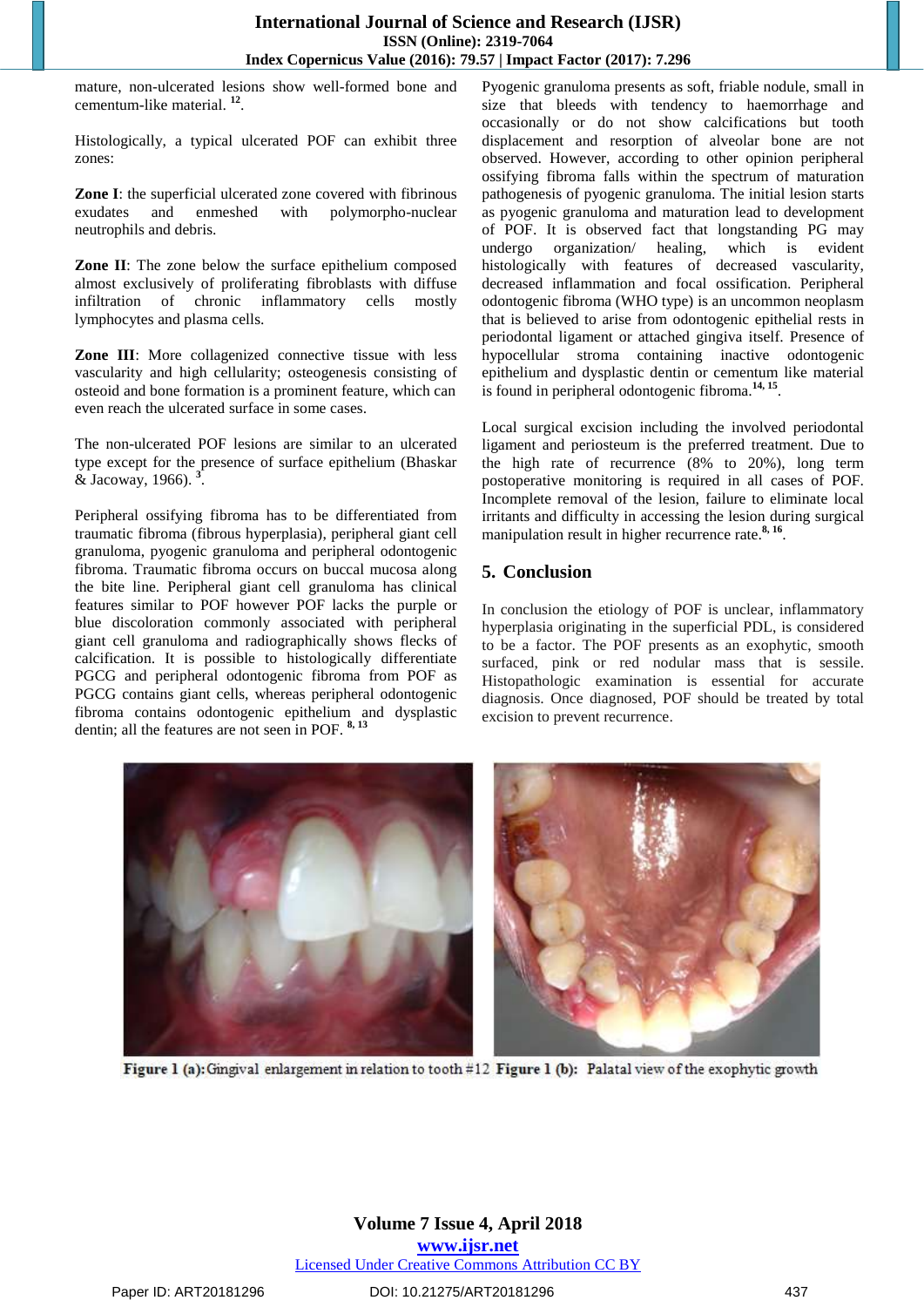

**Figure 2:** IOPA in relation to #12 region showing absence of bony involvement



Figure 3: Excisional biopsy by scalpel method



Figure 4: after Excision of the gingival overgrowth



Figure 5: Curettage done after raising local flap

Figure 6: Suturing done

**Volume 7 Issue 4, April 2018 <www.ijsr.net>** Licensed Under Creative Commons [Attribution](http://creativecommons.org/licenses/by/4.0/) CC BY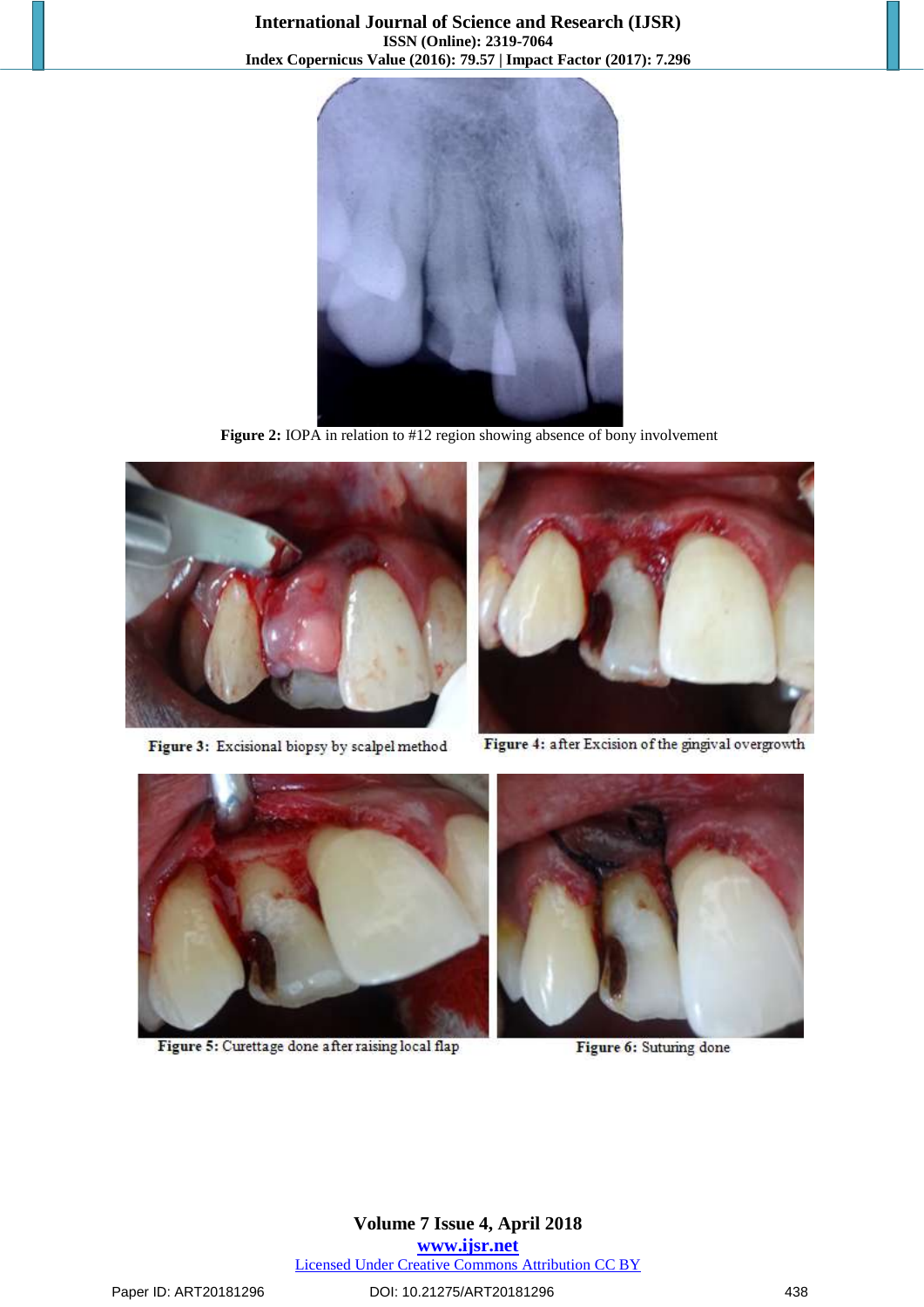



Figure 7: Periodontal dressing given

Figure 8: Excised tissue sent for histopathological examination



**Figure 9:** moderately to densely collagenous connective tissue stroma showing areas of osteoid like calcifications seen near to the overlying proliferative epithelium -X40



**Figure 10:** Osteoid like areas with developing osteocytes in the densely collagenous stroma. Vascularity was high with numerous blood vessels and RBCs -X100

### **Volume 7 Issue 4, April 2018 <www.ijsr.net>** Licensed Under Creative Commons [Attribution](http://creativecommons.org/licenses/by/4.0/) CC BY